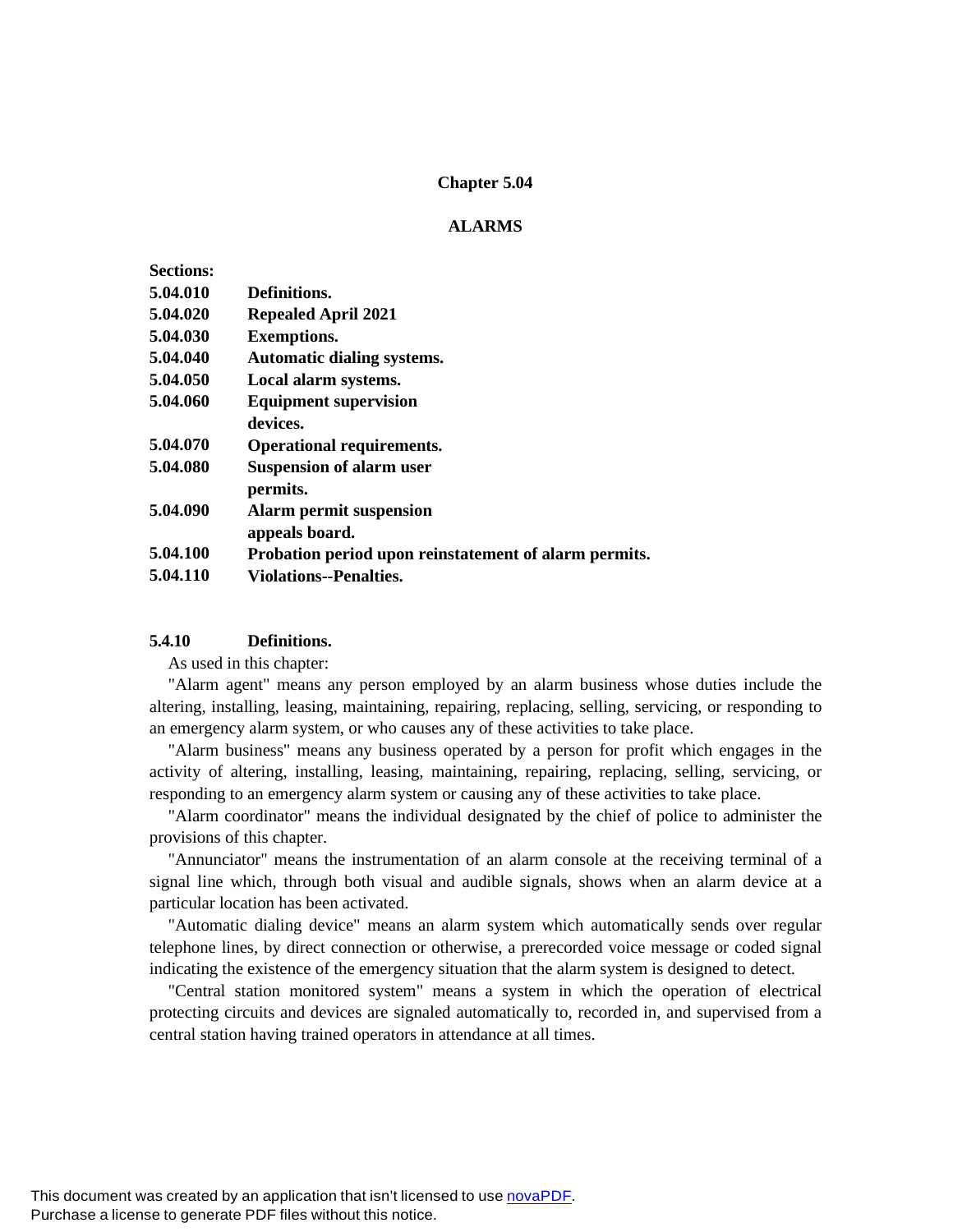"Direct connect system" means an alarm system which has the capability of transmitting alarm signals, via leased telephone lines, to an alarm annunciator at an agency maintained by the local government.

"Emergency alarm system" means an assembly of equipment and devices arranged to signal the presence of a hazard requiring urgent attention of the Sioux City police department.

"Equipment supervising device" means any device utilizing an alarm system to signal the existence of a situation or condition not directly related to the detection of an intrusion, or any hazard to which a tax-supported emergency service would not ordinarily be expected to respond.

"False alarm" means the activation of an alarm system caused by mechanical or electronic failure, improper installation, equipment malfunction or the negligence of the user or operator, except the following shall not be considered false alarms:

A. Alarms caused by the malfunction or failure of the monitoring equipment located at a taxsupported dispatch facility;

B. Alarms caused by damage to, or by the testing or repair by the telephone company of telephone equipment or lines;

C. Alarms caused by an extraneous accident, or an act of God such as earthquakes, flood, or violent windstorm;

D. Alarms intentionally caused by the resident, owner, or employee acting under the sincere belief that a need exists to call for emergency service;

E. Alarms followed by an immediate call or signal to the dispatching center canceling the alarm; such call having been made prior to the arrival of the emergency service.

"Local alarm systems" means a signaling system which, when activated, causes an audible and/or visual signaling device to be activated in or on the premises within which the system is installed.

"Medical alert" means a device attached to the alarm system for the express purpose of summoning emergency medical help.

"Primary trunkline" means a telephone line leading directly into a communications center that is for the purpose of handling emergency calls on a person-to-person basis, and which is identified as such by a specific number included among the emergency numbers listed in the telephone directory.

"Proprietary alarm system" means an alarm system sounding and/or recording alarm and supervisory signals at a control center under the supervision of the proprietor of the protected premises with the intent of summoning personnel employed by the proprietor and not any taxsupported emergency services.

"Secondary trunkline" means a telephone line leading into the Sioux City police department that is identified by a specific listing in the telephone directory for handling administrative and other calls on a person-to-person basis.

"Special trunkline" means a telephone line leading into the dispatching center having the primary purpose of handling emergency services or messages originating from automatic dialing devices. (Prior code § 4.0501)

#### **5.04.020 Repealed.**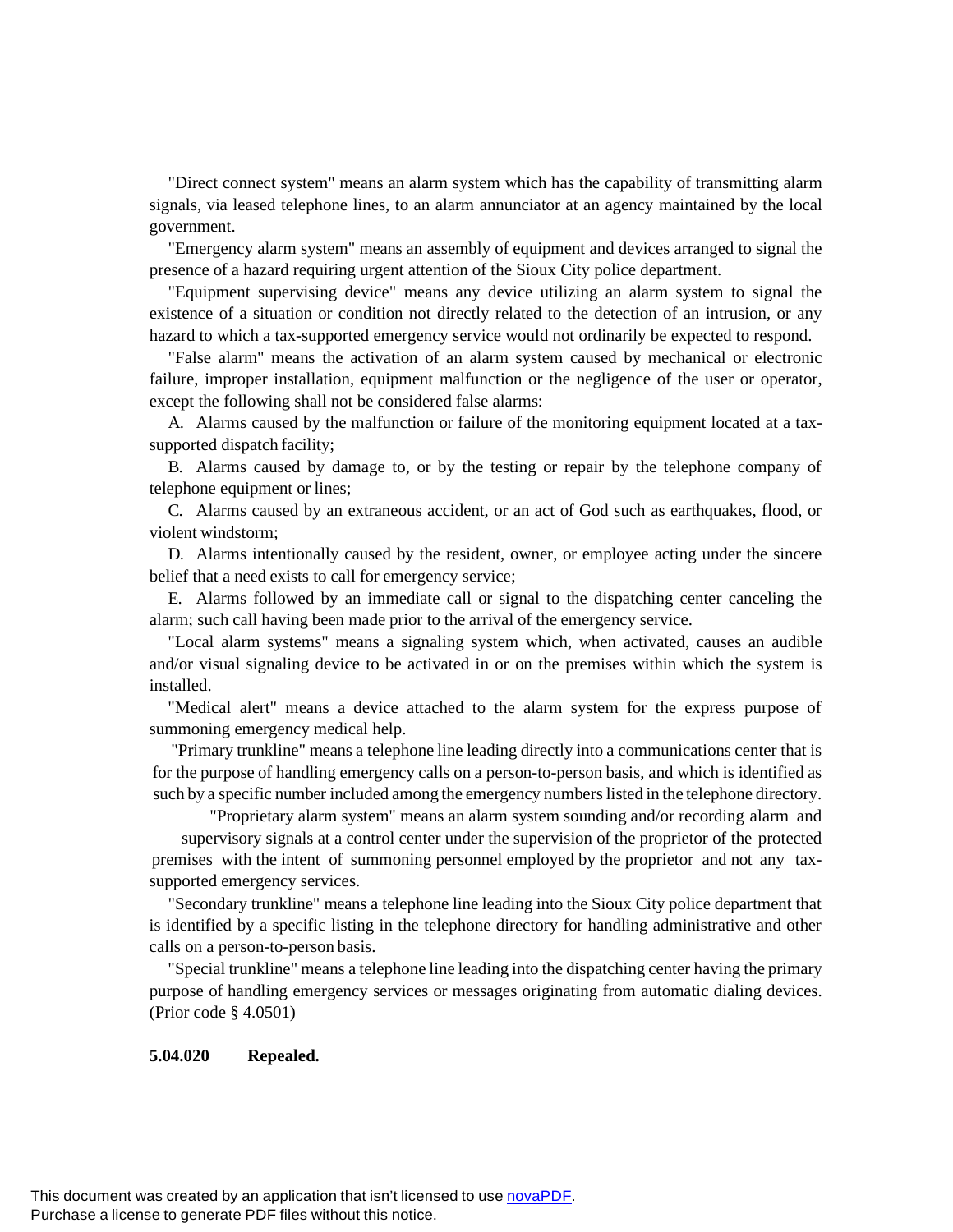### **5.04.030 Exemptions.**

The city and all alarm users who in cooperation with the North Sioux City police department control an alarm system owned by the North Sioux City police department, shall not be subject to the terms and conditions of this chapter. Other government agencies are subject to this chapter with the exception of permit fees and fines. (Prior code § 4.0503)

### **5.04.040 Automatic dialing systems.**

No unauthorized automatic dialing devices shall be interconnected to any trunk lines within the North Sioux City police department. All such devices interconnected to the North Sioux City police department shall be disconnected by the owner or lessee of such device within ninety (90) days after the effective date of this chapter. (Prior code § 4.0504)

### **5.04.050 Local alarm systems.**

All emergency alarm systems equipped with any exterior sound-producing device shall within ninety (90) days of the effective date of this chapter be equipped with a timing device which limits the operator of an exterior sound-producing device to fifteen (15) minutes. (Prior code § 4.0505)

# **5.04.060 Equipment**

## **supervision devices.**

No person shall connect an alarm supervision or managing device to an alarm system which will cause the response by a tax-supported emergency service. (Prior code  $§ 4.0506$ )

## **5.04.070 Operational requirements.**

A. All systems installed after the effective date of this chapter, excluding proprietary systems, must be so installed, that if the source of power fails, the system will not cause a false alarm, due to power failure, within four hours.

B. Beginning ninety (90) days after the effective date of this chapter, previously installed alarm systems must be so modified that if the main source of power fails, the system will not cause a false alarm, due to power failure, within four hours.

C. All systems installed after the effective date of this chapter must have a means to test the detection circuits prior to arming. (Prior code § 4.0507)

### **5.04.080 Suspension of alarm user permits.**

Sixty (60) days after the effective date of this chapter, the following limits are established for each alarm system:

A. Upon receipt of the third false alarm within a calendar year, a warning notice shall be issued by the alarm coordinator to the alarm user and the alarm business monitoring the system. Upon any additional false alarms, a causation report must be filed with the alarm coordinator by the alarm user within ten (10) days of the alarm.

B. Upon receipt of the fourth false alarm within a permit year, the alarm user shall be subject to the following service fees to be paid to the finance officer within ten (10) days after notice that it is due:

| . 4th false alarm  | \$25.00 |
|--------------------|---------|
| 2. 5th false alarm | 25.00   |
| 3. 6th false alarm | 25.00   |

This document was created by an application that isn't licensed to use [novaPDF.](http://www.novapdf.com/) Purchase a license to generate PDF files without this notice.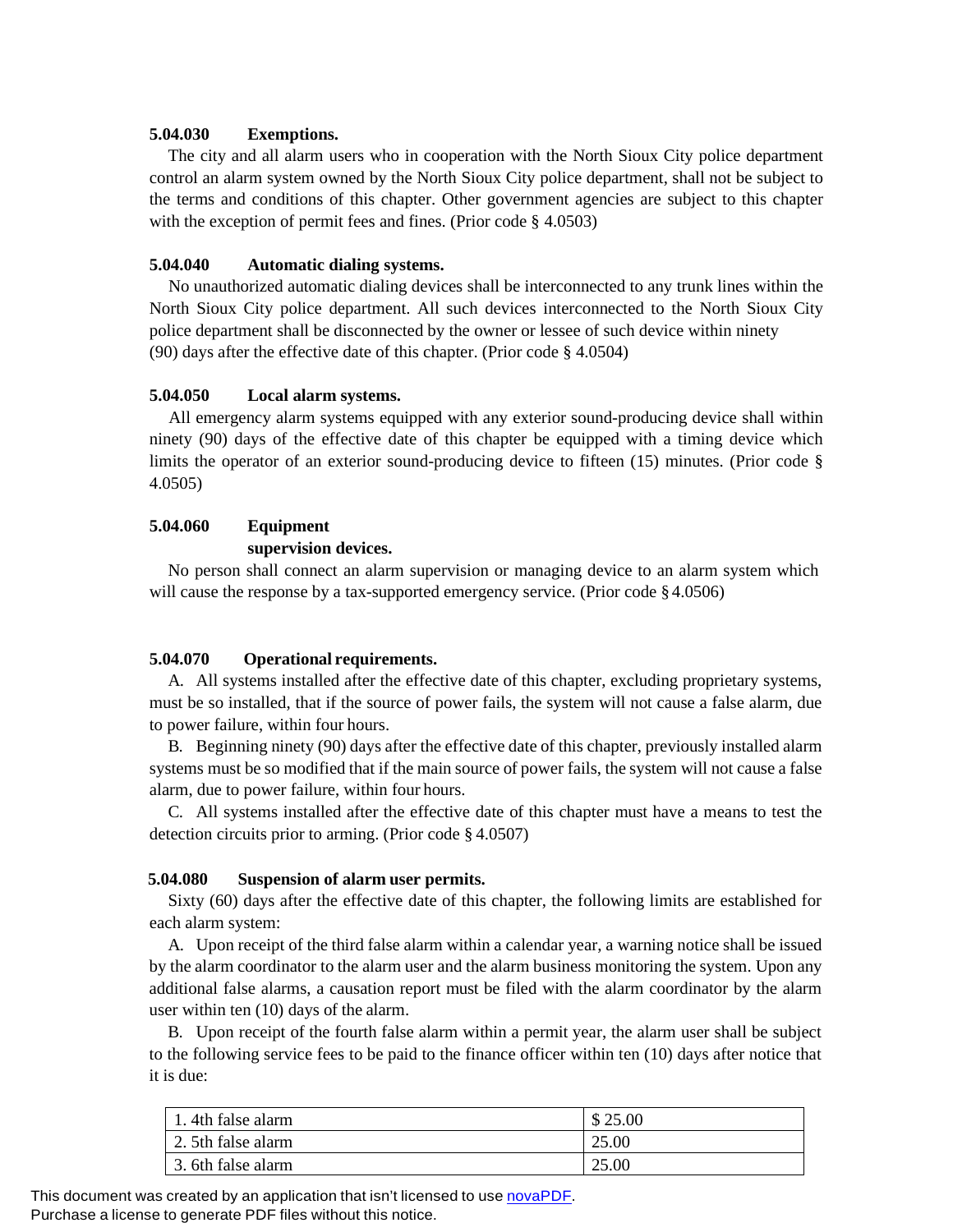| 4. 7th false alarm   | 25.00 |
|----------------------|-------|
| 5. 8th false alarm   | 35.00 |
| 6. 9th false alarm   | 35.00 |
| 7. 10th false alarm  | 50.00 |
| 1.8.11th false alarm | 50.00 |

C. Upon receipt of the twelfth false alarm within a permit year, a notice of suspension shall be issued by the alarm coordinator to the alarm user and the alarm business maintaining the system. The notice shall be sent by regular mail and shall be effective ten (10) days after postmarked date of the notice. Such suspension shall be effective until certification by the chief of police or his or her designee that the problems or fault with the alarm system, resulting in the occurrence of false alarms, have been corrected or until reinstatement of the alarm user permit by the alarm permit suspension appeals board.

D. The failure of the alarm user to pay any of the services or permit fees within the time specified in this chapter will result in alarm permit suspension until such payments are made. The dependency of a suspension appeal before the alarm permit suspension appeals board will tell the period of payment of the service fee relating to such suspension.

E. For accounting purposes, all false alarms in a twenty-four (24) hour period (from noon to noon), with a maximum of three, will be counted as one. Any additional alarms during that period will be counted as additional false alarms.

F. For the purpose of this section, the schedule of false alarms shall become effective sixty (60) days or three false alarms after installation of a new alarm system. During this grace period, false alarms will not be chargeable under this section. (Prior code § 4.0508)

## **5.4.90 Alarm permit suspension appeals board.**

A. There is created a three-member alarm permit suspension appeals board which will serve to hear appeals taken from suspensions pursuant to this chapter, other than for nonpayment of service or permit fees, or decisions of the chief of police pertaining to the reinstatement of a permit following a suspension. The membership of the board will consist of a member of the North Sioux City police department designated by the chief of police, one resident of the city appointed by the city council having electronic knowledge and having no economic interest in an alarm business, and one person having no interest in the pending suspension appeal to be selected by lot by the chief of police from a list of alarm business representatives appointed by the city council to serve on the alarm permit suspension appeals board. The members of the board appointed by the city council shall serve three-year terms. Any appointed member may be removed upon majority vote of the city council.

B. All appeals to the alarm permit suspension appeals board shall be filed with the chief of police by the alarm user permittee, in writing, within ten (10) days of the effective date of the decision from which appeal is taken and shall specify the decision appealed from and the grounds of such appeal.

C. Within seven days of the receipt of an appeal, the alarm permit suspension appeals board shall fix the time, which shall not be less than five, nor more than twenty (20) days thereafter, and the place for hearing the appeal and shall notify the parties in writing of the time and place so fixed.

D. Upon the hearing of appeals pursuant to this chapter, the alarm permit suspension appeals board may affirm, modify, or reverse any decision of the chief of police upon its merits pertaining to such matters for which appeals are permitted under this chapter. (Prior code § 4.0509)